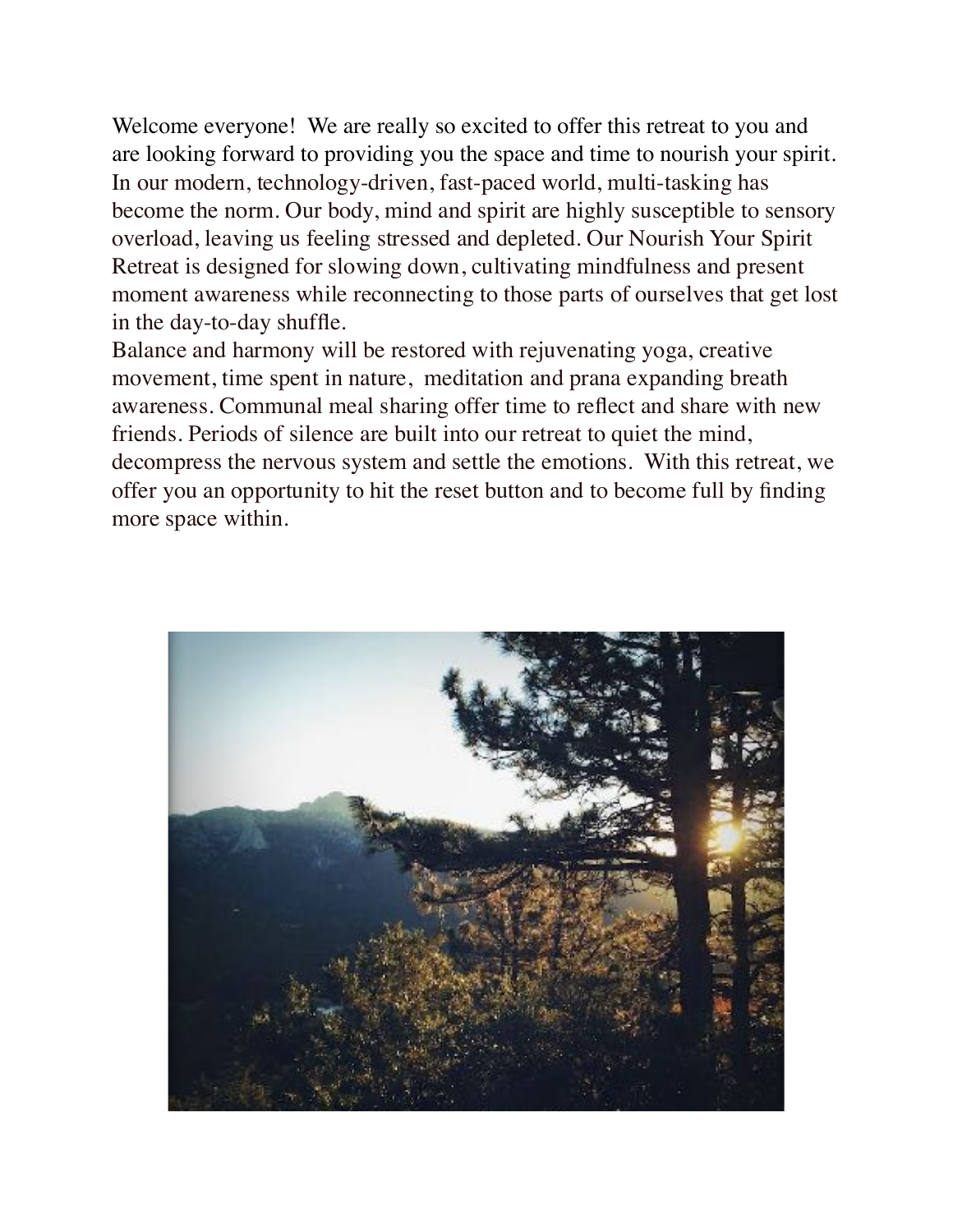# **KC Retreats Cancellation Policy**

A **\$300 non-refundable** deposit is required to reserve your space. The balance due must be received by Camilla Sinclair or Kris Kulp 30 days prior to the first day of the retreat (July 10, 2018). Check, cash or credit card are accepted. There is a 2.75% fee for paying with a credit card. Please note a signed waiver of liability and assumption of risk is required in order to participate in all KC Wellness retreats or activities and must be signed and accepted prior do arrival.

The cancellation policy below will apply for all cancellation scenarios. This cancellation policy has been designed to be as compassionate as possible in the case that plans change.

You may cancel your reservation up to 30 days prior to your visit less the \$300 non refundable deposit plus any bank fees. Cancellations after that time will forfeit all monies paid. There are no exceptions to the above cancellation policies including but not limited to personal injuries, no-shows or weather.

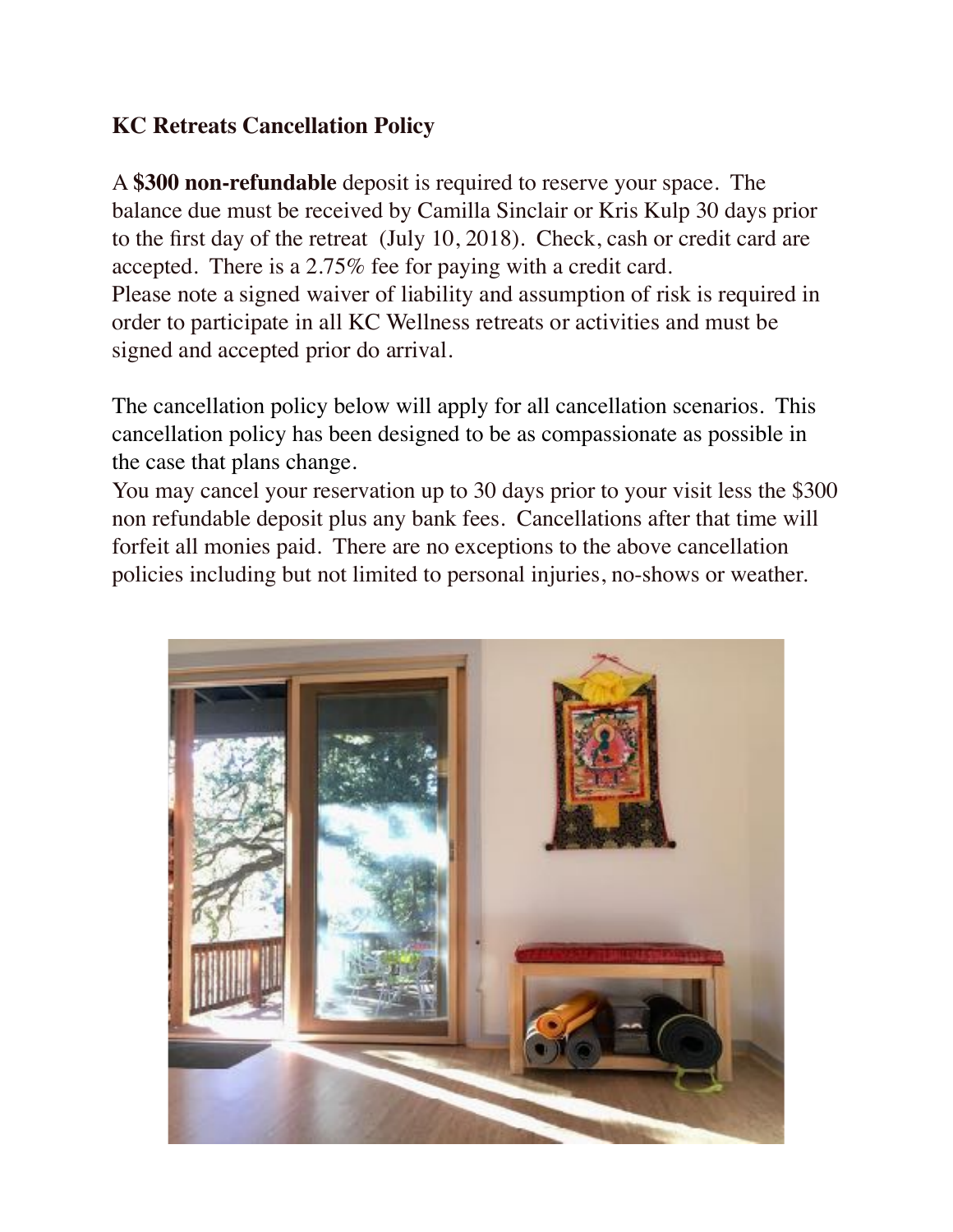### **Delays and other Unforeseen Occurrences**

There will be no refunds nor discounts for arriving late, leaving early, not participating in planned classes, flight cancellations, travel delays or illness. For additional protection due to any unforseen circumstances, it is highly recommend that all participants purchase travel insurance at the time of booking the retreat.

## **Cancellation by KC Wellness**

In the rare event of a cancellation by KC Wellness Retreat due to low registrations, the participant will be given the option to transfer all payments to a future retreat or to receive a full refund. KC Wellness cannot compensate participants for airfare, hotel and travel costs incurred.

In the rare event of a cancellation by KC Wellness due to dangerous weather, political unrest, acts of god and other force majeure events, any refund provided will depend on KC Wellness receiving a refund from the venue. KC Wellness cannot compensate participants for airfare, hotel and travel costs incurred.

To cover these risks, it is strongly recommended that all participants purchases travel insurance.

## **Do you need travel insurance?**

## *The short answer is: Maybe;*

Buying a plan is a smart move if you are feeling cautious about the cost of your trip, possible illness or injury of you or a loved one, or potential weather-related cancellations or interruption.

When considering a plan, take inventory of the components of your trip. A comprehensive travel insurance plan could protect you if your trip should be cancelled or interrupted. Travel insurance can be purchased at **Insure My** [Trip](https://www.insuremytrip.com/). Travel insurance can protect participants against participant cancellation, KC Wellness cancellation, lost or delayed baggage, medical expenses and the cost of repatriation should the participant become ill or injured. It is strongly recommended that all participants purchase travel insurance, including a 'cancel for any reason' option in order to protect them against the rare chance of cancellation.